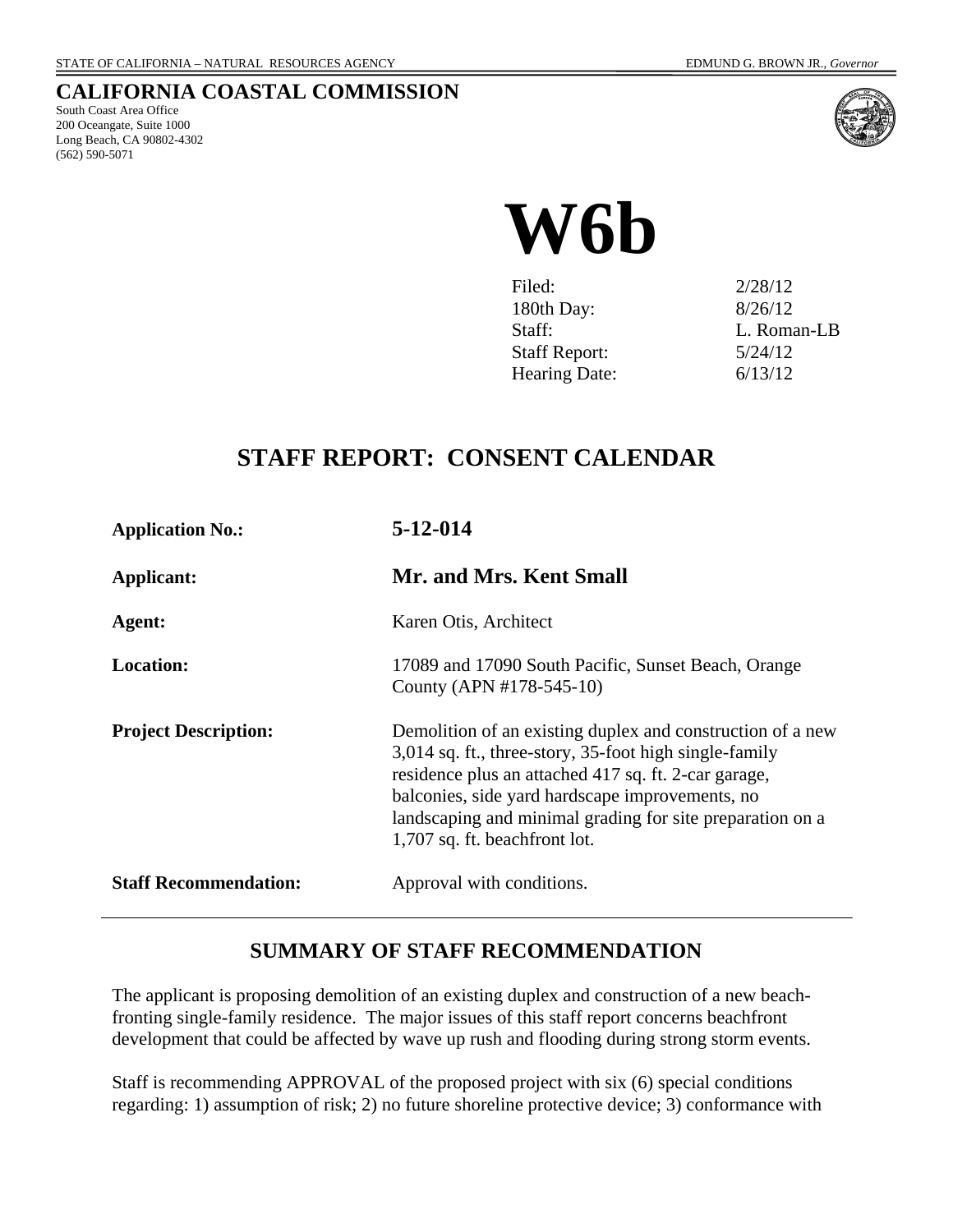the submitted drainage plan; 4) storage of construction materials, mechanized equipment and removal of construction debris; 5) future development; and 6) a deed restriction against the property, referencing all of the Special Conditions contained in this staff report.

Section 30600(c) of the Coastal Act provides for the issuance of coastal development permits directly by the Commission in regions where the local government having jurisdiction does not have a certified Local Coastal Program for the relevant area. The Sunset Beach area was recently annexed to the City of Huntington Beach. Although the City has a certified LCP, the newly incorporated area hasn't been certified. Therefore, the Coastal Commission is the permit issuing entity and the standard of review is Chapter 3 of the Coastal Act.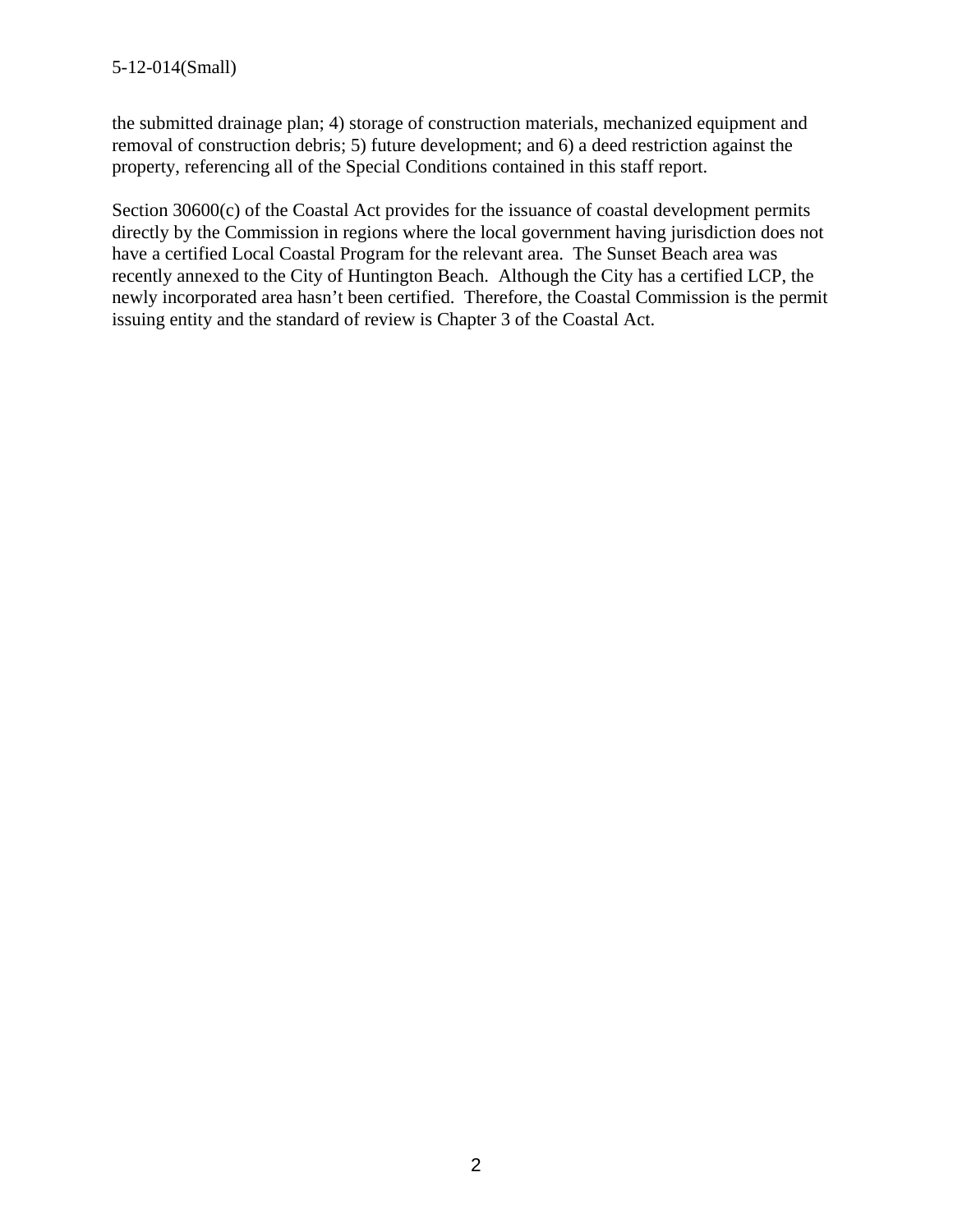# **TABLE OF CONTENTS**

## **APPENDICES**

Appendix A – Substantive File Documents

## **EXHIBITS**

- Exhibit 1 Area Map
- Exhibit 2 Project Plans
- Exhibit 3 Detail of Existing Deck (detailing portion within property line to be demolished)
- Exhibit 4 Photo of Existing Conditions at Project Site (beach front)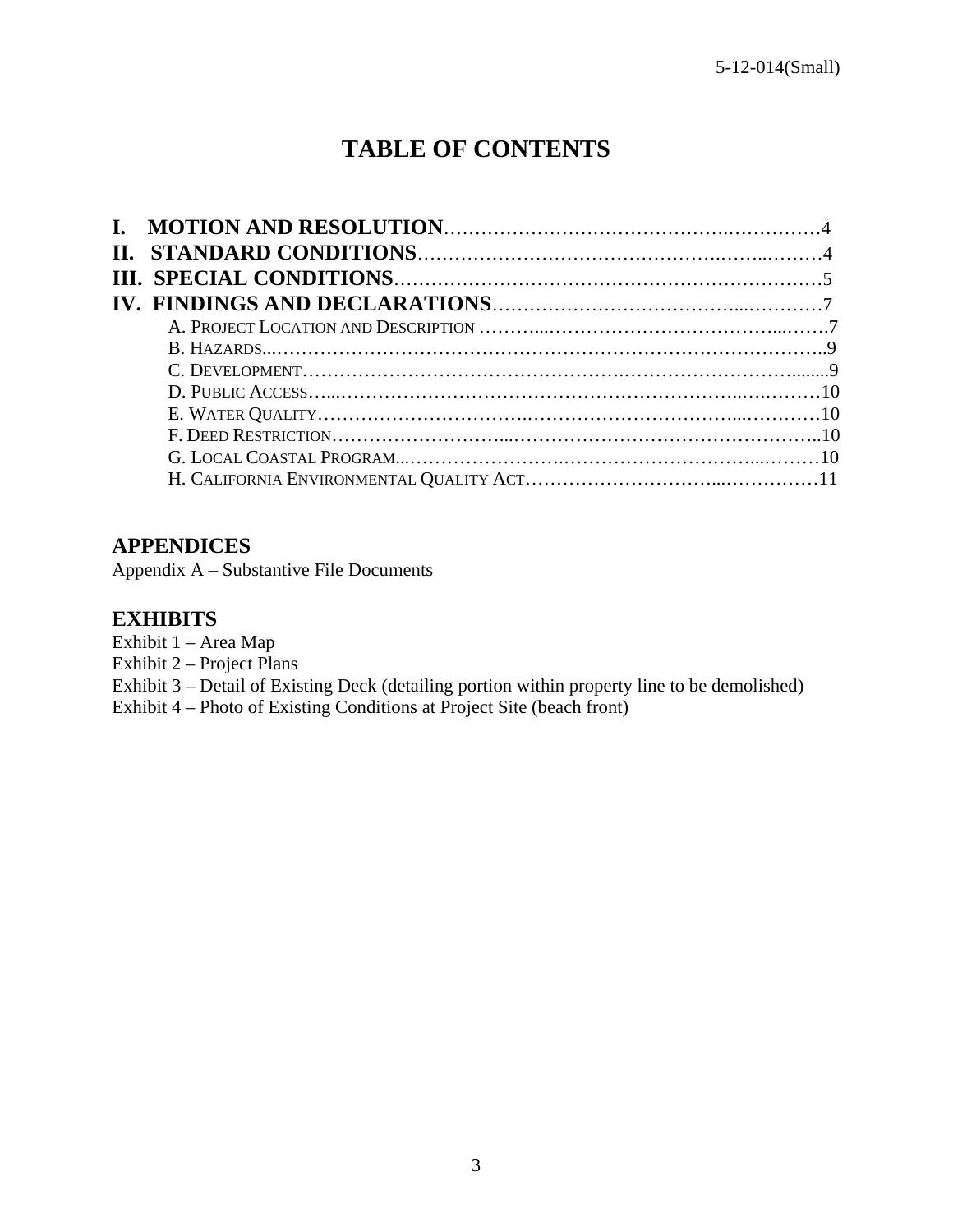## **I. MOTION AND RESOLUTION**

## **Motion:**

*I move that the Commission approve the Coastal Development Permit Applications included in the consent calendar in accordance with the staff recommendations.* 

Staff recommends a **YES** vote. Passage of this motion will result in approval of all the permits included on the consent calendar. The motion passes only by affirmative vote of a majority of the Commissioners present.

## **Resolution:**

*The Commission hereby approves a coastal development permit for the proposed development and adopts the findings set forth below on grounds that the development as conditioned will be in conformity with the policies of Chapter 3 of the Coastal Act and will not prejudice the ability of the local government having jurisdiction over the area to prepare a Local Coastal Program conforming to the provisions of Chapter 3. Approval of the permit complies with the California Environmental Quality Act because either 1) feasible mitigation measures and/or alternatives have been incorporated to substantially lessen any significant adverse effects of the development on the environment, or 2) there are no further feasible mitigation measures or alternatives that would substantially lessen any significant adverse impacts of the development on the environment.* 

## **II. STANDARD CONDITIONS**

This permit is granted subject to the following standard conditions:

- 1. **Notice of Receipt and Acknowledgment.** The permit is not valid and development shall not commence until a copy of the permit, signed by the permittee or authorized agent, acknowledging receipt of the permit and acceptance of the terms and conditions, is returned to the Commission office.
- 2. **Expiration.** If development has not commenced, the permit will expire two years from the date on which the Commission voted on the application. Development shall be pursued in a diligent manner and completed in a reasonable period of time. Application for extension of the permit must be made prior to the expiration date.
- 3. **Interpretation.** Any questions of intent or interpretation of any condition will be resolved by the Executive Director or the Commission.
- 4. **Assignment.** The permit may be assigned to any qualified person, provided assignee files with the Commission an affidavit accepting all terms and conditions of the permit.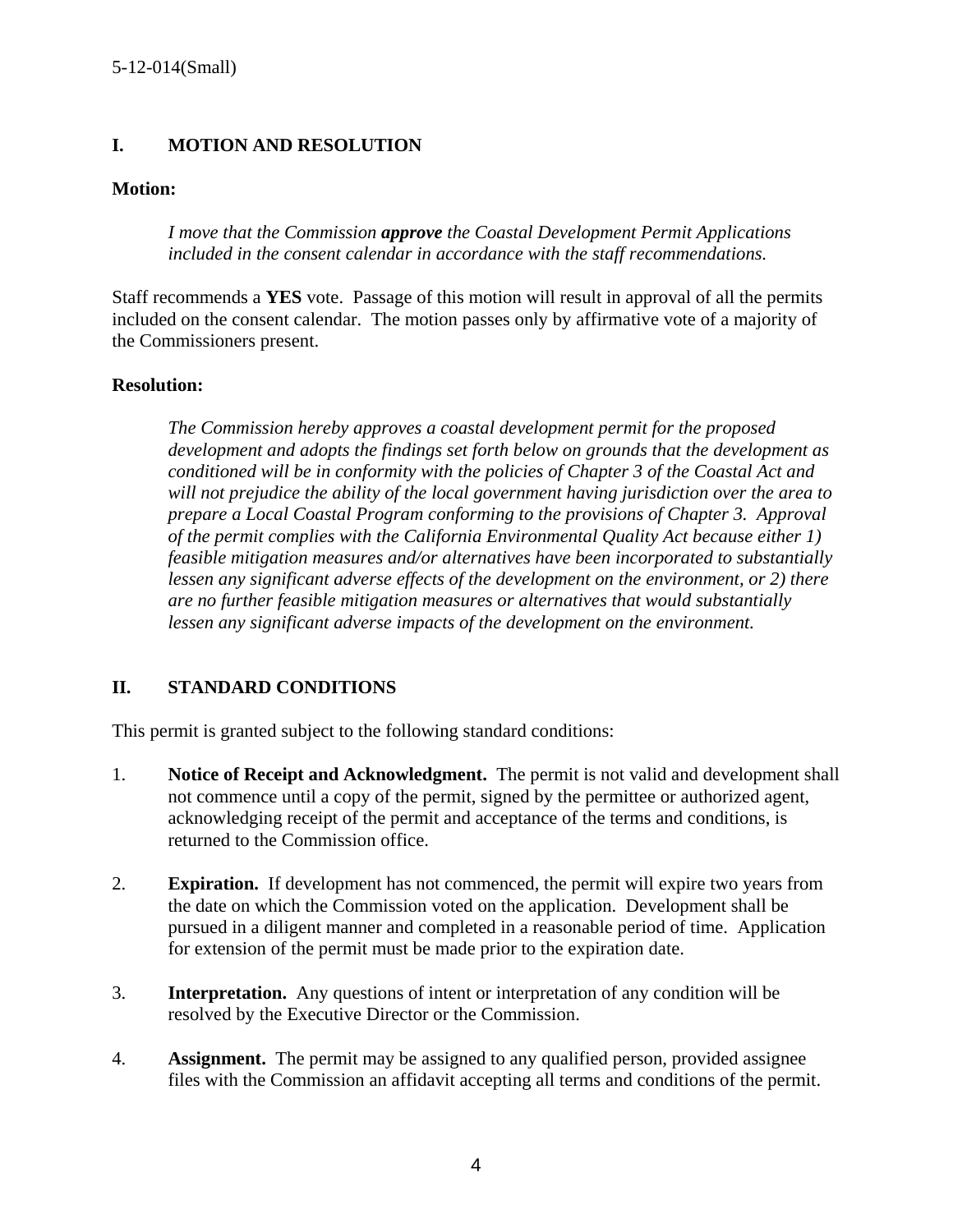5. **Terms and Conditions Run with the Land.** These terms and conditions shall be perpetual, and it is the intention of the Commission and the permittee to bind all future owners and possessors of the subject property to the terms and conditions.

## **III. SPECIAL CONDITIONS**

This permit is granted subject to the following special conditions:

- 1. **Assumption of Risk, Waiver of Liability and Indemnity.** By acceptance of this permit, the applicants acknowledge and agree (i) that the site may be subject to hazards from flooding, wave uprush, and sea level rise; (ii) to assume the risks to the applicants and the property that is the subject of this permit of injury and damage from such hazards in connection with this permitted development; (iii) to unconditionally waive any claim of damage or liability against the Commission, its officers, agents, and employees for injury or damage from such hazards; and (iv) to indemnify and hold harmless the Commission, its officers, agents, and employees with respect to the Commission's approval of the project against any and all liability, claims, demands, damages, costs (including costs and fees incurred in defense of such claims), expenses, and amounts paid in settlement arising from any injury or damage due to such hazards.
- 2. **No Future Shoreline Protective Device.** By acceptance of this permit, the applicants agree, on behalf of themselves and all other successors and assigns, that no shoreline protective device(s) shall ever be constructed to protect the development approved pursuant to Coastal Development Permit No. 5-12-014 including, but not limited to, the residence, garage, foundations, and patio, and any future improvements, in the event that the development is threatened with damage or destruction from waves, erosion, storm conditions, sea level rise, or other natural hazards in the future. By acceptance of this permit, the applicants hereby waive, on behalf of themselves and all successors and assigns, any rights to construct such devices that may exist under Public Resources Code Section 30235.

By acceptance of this permit, the applicants further agree, on behalf of themselves and all successors and assigns, that the landowner(s) shall remove the development authorized by this permit, including the residence, garage, foundations, and patio, if any government agency has ordered that the structure is not to be occupied due to any of the hazards identified above. In the event that portions of the development fall to the beach before they are removed, the landowner(s) shall remove all recoverable debris associated with the development from the beach and ocean and lawfully dispose of the material in an approved disposal site. Such removal shall require a coastal development permit.

3. **Drainage Plan.** The applicants shall conform to the site drainage details depicted in the precise grading plan dated received in the Commission's office on May 14, 2012 indicating use of trench drain at the garage driveway entrance and roof downspouts leading into planters for on-site percolation of runoff from all site impervious areas. Any proposed changes to the approved plan shall be reported to the Executive Director. No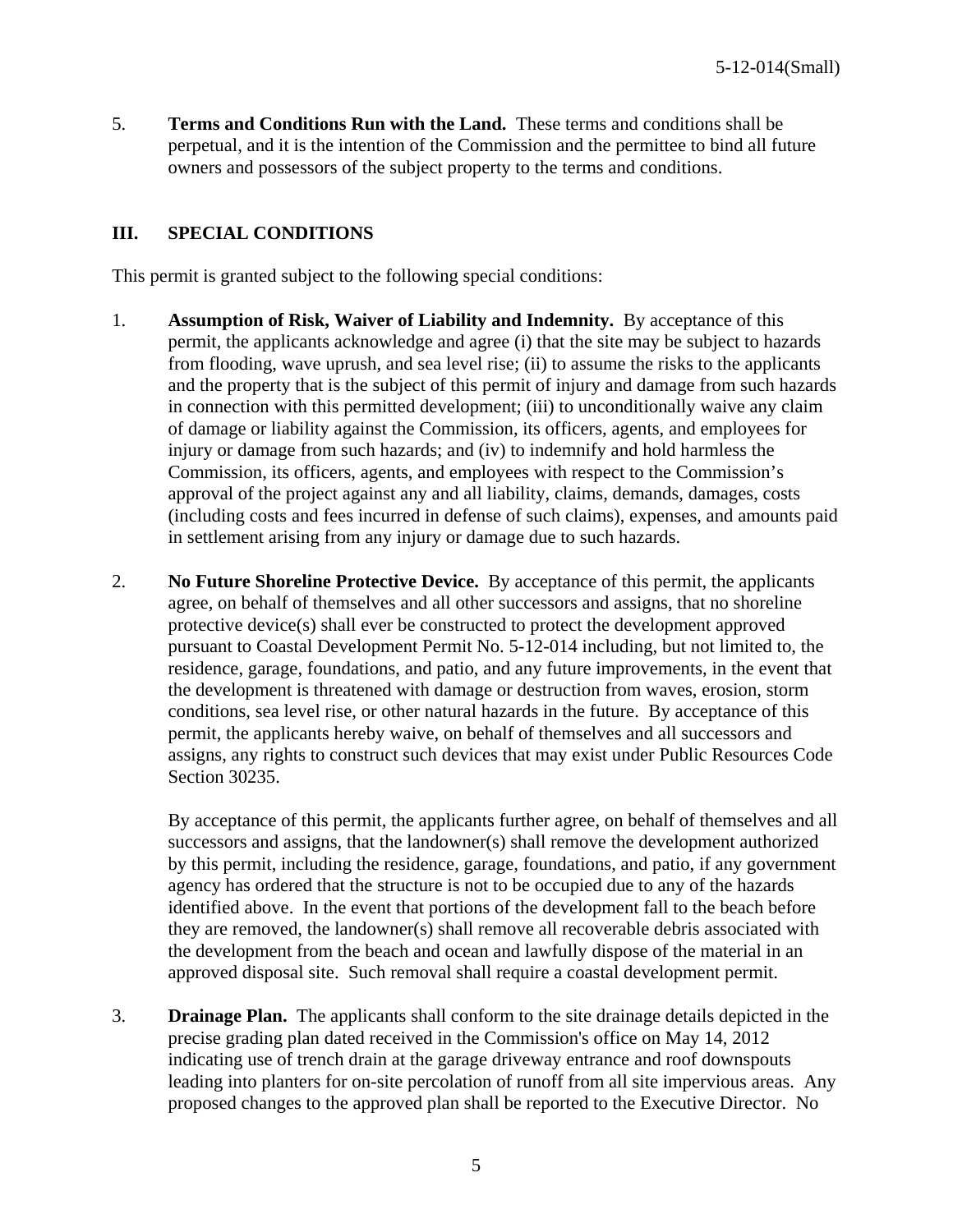changes to the approved plan shall occur without a Commission amendment to this coastal development permit unless the Executive Director determines that no amendment is legally required.

- 4. **Storage of Construction Materials, Mechanized Equipment and Removal of Construction Debris.** The permittee shall comply with the following constructionrelated requirements:
	- (a) No demolition or construction materials, debris, or waste shall be placed or stored where it may enter sensitive habitat, receiving waters or a storm drain, or be subject to wave, wind, rain, or tidal erosion and dispersion.
	- (b) No demolition or construction equipment, materials, or activity shall be placed in or occur in any location that would result in impacts to environmentally sensitive habitat areas, streams, wetlands or their buffers.
	- (c) Any and all debris resulting from demolition or construction activities shall be removed from the project site within 24 hours of completion of the project.
	- (d) Demolition or construction debris and sediment shall be removed from work areas each day that demolition or construction occurs to prevent the accumulation of sediment and other debris that may be discharged into coastal waters.
	- (e) All trash and debris shall be disposed in the proper trash and recycling receptacles at the end of every construction day.
	- (f) The applicant shall provide adequate disposal facilities for solid waste, including excess concrete, produced during demolition or construction.
	- (g) Debris shall be disposed of at a legal disposal site or recycled at a recycling facility. If the disposal site is located in the coastal zone, a coastal development permit or an amendment to this permit shall be required before disposal can take place unless the Executive Director determines that no amendment or new permit is legally required.
	- (h) All stock piles and construction materials shall be covered, enclosed on all sides, shall be located as far away as possible from drain inlets and any waterway, and shall not be stored in contact with the soil.
	- (i) Machinery and equipment shall be maintained and washed in confined areas specifically designed to control runoff. Thinners or solvents shall not be discharged into sanitary or storm sewer systems.
	- (j) The discharge of any hazardous materials into any receiving waters shall be prohibited.
	- (k) Spill prevention and control measures shall be implemented to ensure the proper handling and storage of petroleum products and other construction materials. Measures shall include a designated fueling and vehicle maintenance area with appropriate berms and protection to prevent any spillage of gasoline or related petroleum products or contact with runoff. The area shall be located as far away from the receiving waters and storm drain inlets as possible.
	- (l) Best Management Practices (BMPs) and Good Housekeeping Practices (GHPs) designed to prevent spillage and/or runoff of demolition or construction-related materials, and to contain sediment or contaminants associated with demolition or construction activity, shall be implemented prior to the on-set of such activity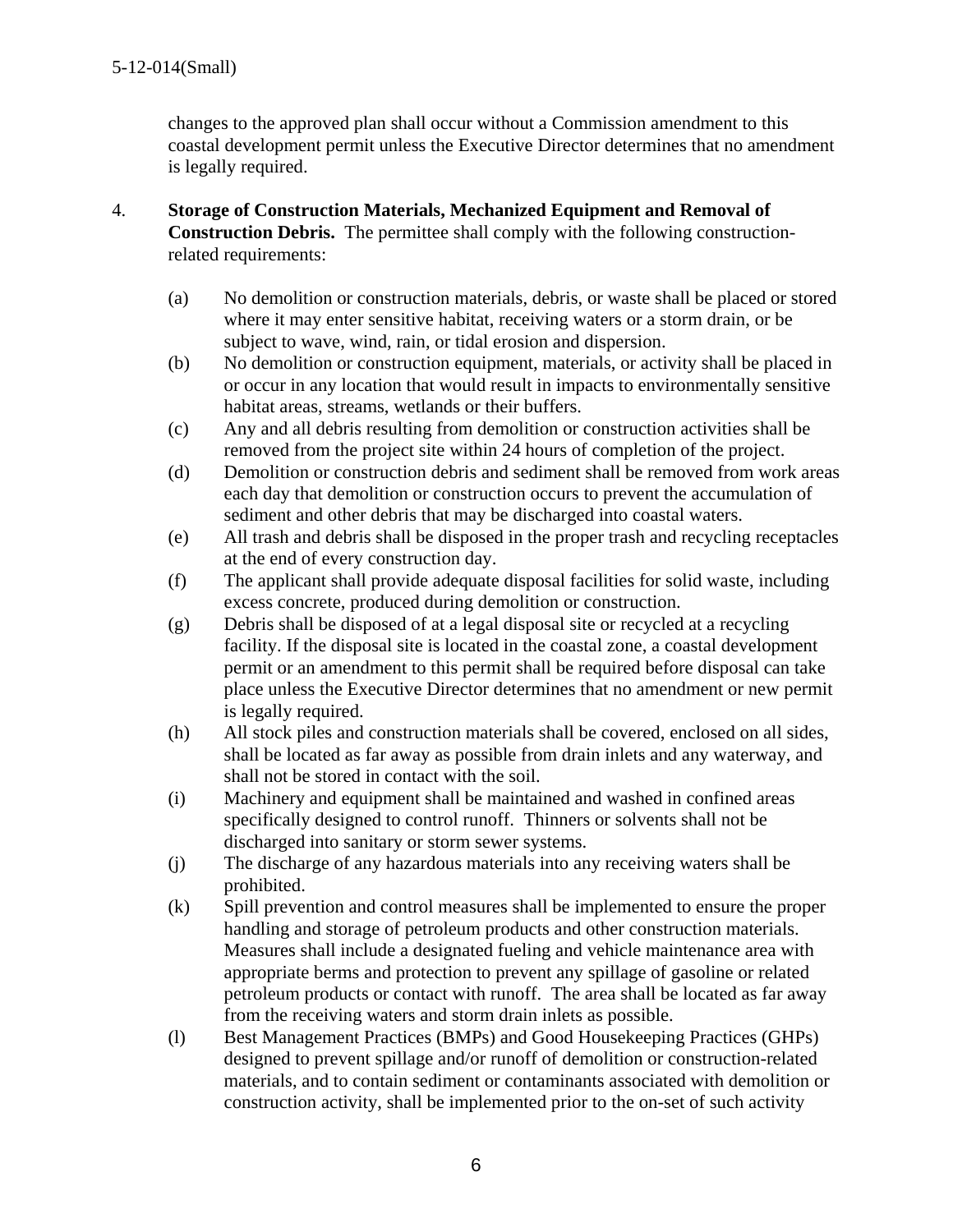- (m) All BMPs shall be maintained in a functional condition throughout the duration of construction activity.
- 5. **Future Development.** This permit is only for the development described in Coastal Development Permit No. 5-12-014. Pursuant to Title 14 California Code of Regulations Section 13250(b) (6), the exemptions otherwise provided in Public Resources Code Section 30610(a) shall not apply to the development governed by Coastal Development Permit No. 5-12-014. Accordingly, any future improvements to the single-family house authorized by this permit, including but not limited to repair and maintenance identified as requiring a permit in Public Resources Section 30610(d) and Title 14 California Code of Regulations Sections 13252(a)-(b), shall require an amendment to Permit No. 5-12- 014 from the Commission or shall require an additional coastal development permit from the Commission or from the applicable certified local government.

## 6. **Generic Deed Restriction.** PRIOR TO ISSUANCE OF THE COASTAL

DEVELOPMENT PERMIT, the applicant shall submit to the Executive Director for review and approval documentation demonstrating that the landowner(s) have executed and recorded against the parcel(s) governed by this permit a deed restriction, in a form and content acceptable to the Executive Director: (1) indicating that, pursuant to this permit, the California Coastal Commission has authorized development on the subject property, subject to terms and conditions that restrict the use and enjoyment of that property; and (2) imposing the Special Conditions of this permit as covenants, conditions and restrictions on the use and enjoyment of the Property. The deed restriction shall include a legal description of the entire parcel or parcels governed by this permit. The deed restriction shall also indicate that, in the event of an extinguishment or termination of the deed restriction for any reason, the terms and conditions of this permit shall continue to restrict the use and enjoyment of the subject property so long as either this permit or the development it authorizes, or any part, modification, or amendment thereof, remains in existence on or with respect to the subject property.

## **IV. FINDINGS AND DECLARATIONS:**

#### **A. PROJECT LOCATION AND DESCRIPTION**

The subject site is located at 17089 & 17090 South Pacific Avenue in the Sunset Beach community in the City of Huntington Beach, Orange County (Exhibits 1 and 2). Sunset Beach was formerly unincorporated Orange County. In August 2011, Sunset Beach was annexed by the City of Huntington Beach. The Sunset Beach area has not yet been incorporated into the City of Huntington Beach LCP, therefore, Chapter 3 of the Coastal Act is the standard of review. The formerly certified Sunset Beach Local Coastal Program (LCP) designates the site Sunset Beach Residential – High Density and the proposed project lower density single-family residence is allowable under this higher density designation. The project is located within an existing urban residential area, between  $5<sup>th</sup>$  and  $4<sup>th</sup>$  Street on a beachfront lot located between the first public road (Pacific Coast Hwy) and the sea. The lot size is 1,707 square feet and is rectangular in shape at roughly 57' x 30' near level and bordered by developed single-family lots. The site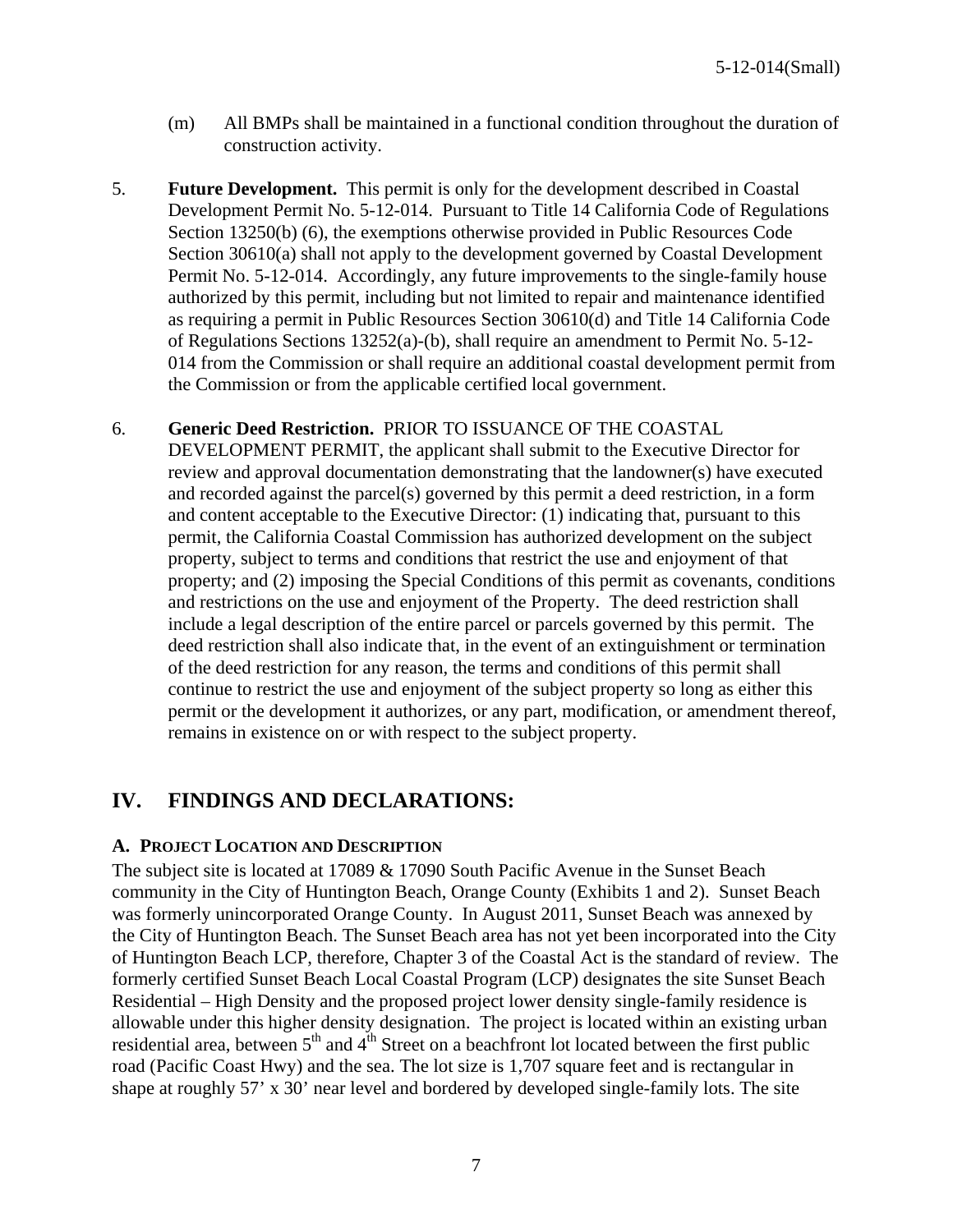## 5-12-014(Small)

fronts a wide sandy beach (approximately 400 feet wide) between the subject property and the Pacific Ocean.

The applicant is proposing the demolition of an existing duplex and construction of a new 3,014 sq. ft., three-story, 35-foot high single-family residence plus an attached 417 sq. ft. 2-car garage, balconies, side yard hardscape improvements, no landscaping and minimal grading for site preparation. The project meets the previously certified Sunset Beach LCP height restriction for Sunset Beach Residential zoning. To address water quality concerns, the applicant is proposing concrete paver side yard walkways and driveway trench drains and sediment basins along the side yards to allow for onsite infiltration of surface water and water runoff. No landscaping or irrigation system is proposed.

The existing development on the site includes a wood deck encroachment onto the public sandy beach on the ocean facing side of the lot. Orange County administered the previously certified Sunset Beach LCP. The County issued encroachment permits for the existing deck encroachments on the beach under a beach area regulation stating: *"Permanent above-ground structures on the beach and sand areas shall be prohibited, except for: a) Lifeguard Towers, b) Other facilities necessary for public safety, c) Temporary uses and structures accessory to residential development on contiguous Sunset Beach Residential properties subject to a Coastal Development Permit and a Public Property Encroachment Permit."* 78 sq. feet of the existing deck is located within the private property lot and 187 sq. ft. of the deck encroaches onto the public beach. The applicant proposes to demolish the 78 sq. ft. portion of the deck within their property line and maintain the existing187 sq. ft. deck encroachment on the public sandy beach as is. No work is proposed on the portion of the deck which encroaches on the beach, therefore, it is not part of this coastal development permit application #5-12-014.

| <b>Setback Description</b>                    | Requirement             | Project Proposal     |
|-----------------------------------------------|-------------------------|----------------------|
| Minimum Front (street) Setback $@ 1st$ Floor  | $5^{\circ} - 0^{\circ}$ | $5' - 0''$           |
| Minimum Front Setback @ Other Floors          | $0' - 6''$              | $0' - 6'$            |
| Minimum Rear (beach sand/ocean front) Setback | None required           | varies from 7" to 1" |
| Side Setback                                  | $3' - 0$ "              | $3' - 0''$           |

The setback standards in the previously certified Sunset Beach LCP are as follows:

The proposed new residence would be constructed with a close to zero beachfront setback and would be built up to the existing beachfront deck encroachment. The proposed new residence would be at the structural stringline with the adjacent residences. This is the existing pattern of development along this block (between  $4<sup>th</sup>$  and  $5<sup>th</sup>$  Streets) of beachfront homes in Sunset Beach.

Vertical public access to this beach is available approximately 30 feet downcoast of the site at the end of  $4<sup>th</sup>$  Street. Lateral public access along the wide sandy beach is available approximately 40 feet seaward of the oceanfront property line at the subject site and along the entire beach due to existing patio/deck encroachments and a man-made vegetated sand berm/dune-like mound in front of all the oceanfront homes along Pacific Avenue.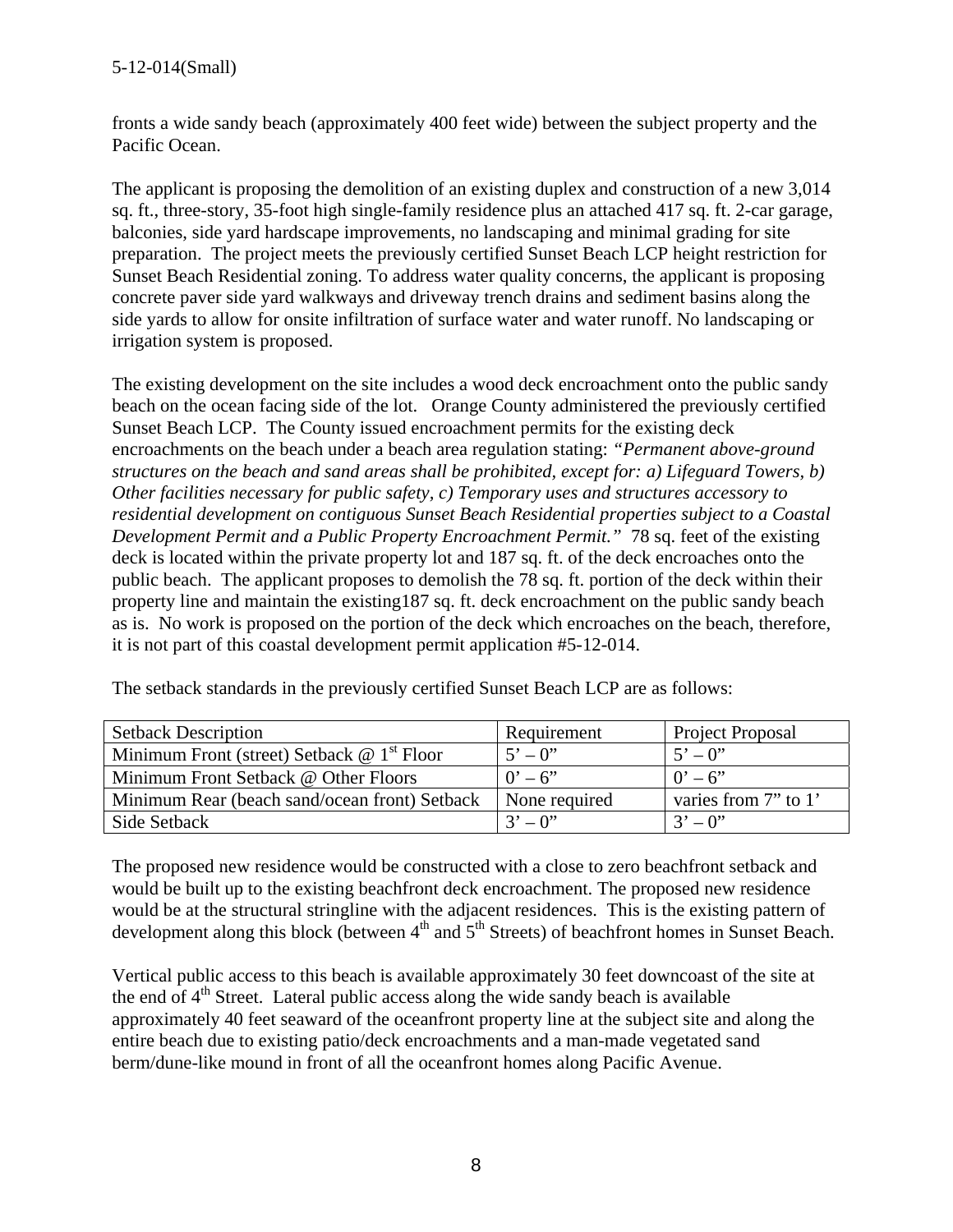Due to its oceanfront location, the project site may be potentially exposed to the hazard of wave up-rush during a severe storm event. The northwest portion of the beach in the Sunset Beach area and the beach fronting Surfside Colony to the north has been subject to severe erosion as a result of the wave reflection off of the Anaheim Bay Harbor east jetty (USACOE; 1995, 2002). Properties within this reflection zone have been subject to wave runup and minor flooding. The reflection effect is strongest next to the jetty. The project site is located on the far southwest end of the beach well outside the limit of the influence of the jetty. This overall area, Sunset Beach and Surfside Colony is part of a federally mandated Orange County Beach Erosion Control Project (USACOE, 1995). The US Army Corps of Engineers has maintained the beach in this area through beach sand nourishment projects since the early 1960s. The ACOE continues to monitor the shoreline. The wide sandy beach in front of the subject site has not experienced significant long term erosion since the sand nourishment activity and has been maintained at an approximately 400 feet width. Furthermore, in past winter months, Orange County created a temporary man made sand berm for additional winter storm protection. It is not yet known whether the City of Huntington Beach will continue this practice in future years. Regardless, because a wide beach is maintained by the federal government it is unlikely that the beach will become narrow enough for wave runup and associated flooding to reach the site.

## **B. HAZARDS**

Development adjacent to the ocean is inherently hazardous. Development which may require a protective device in the future cannot be allowed due to the adverse impacts such devices have upon, among other things, public access, visual resources and shoreline processes. To minimize the project's impact on shoreline processes, and to minimize risks to life and property, the development has been conditioned for one or more of the following: require an appropriate setback from the water; require a drainage and runoff control plan to direct, treat, and minimize the flow of water offsite; prohibit construction of protective devices (such as a seawall) in the future; and to require that the landowner and any successor-in-interest assume the risk of undertaking the development. As conditioned, the Commission finds that the development conforms to the requirements of Sections 30235 and 30253 of the Coastal Act regarding the siting of development in hazardous locations.

#### **C. DEVELOPMENT**

The development is located within an existing developed area and is compatible with the character and scale of the surrounding area. However, the proposed project raises concerns that future development of the project site potentially may result in a development which is not consistent with the Chapter 3 policies of the Coastal Act. Section 30610 of the Coastal Act provides that certain improvements to existing single-family homes do not require a coastal development permit. Section 13250 of the Commission's regulations lists certain improvements to single-family structures that require a coastal development permit, including those improvements to a structure that is located on a beach. The Commission finds that section 30610 does not apply to the proposed single-family structure because it is located on a beach. Thus, to assure that future improvements are consistent with the Chapter 3 policies of the Coastal Act, the Commission finds that it is necessary to impose a special condition prohibiting the construction of future improvements to the proposed single-family structure without first obtaining a coastal development permit. .Therefore, as conditioned, the development conforms to the Chapter 3 policies of the Coastal Act.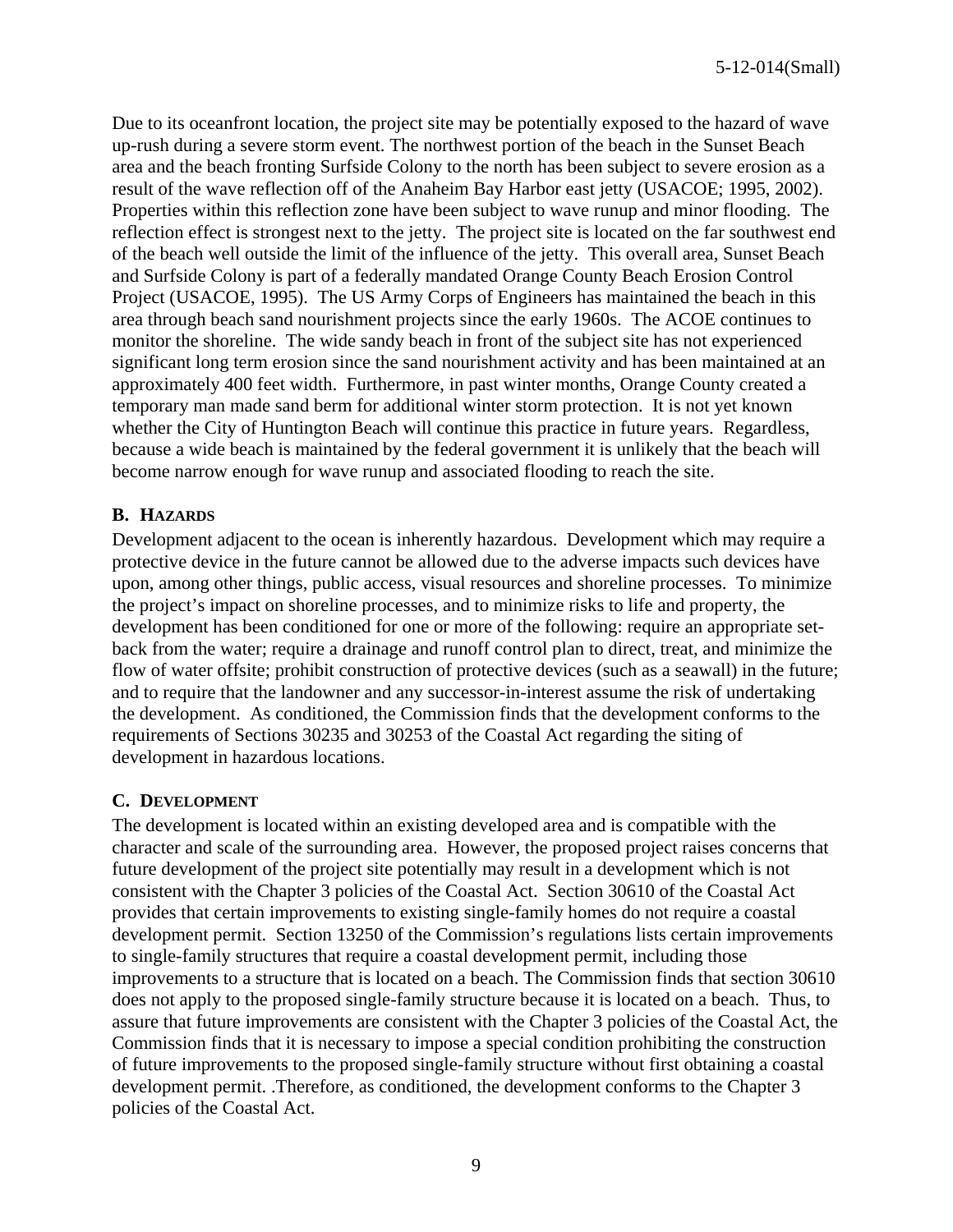## **D. PUBLIC ACCESS**

The proposed development will not affect the public's ability to gain access to, and/or to use the coast and nearby recreational facilities. Therefore, as proposed the development, as conditioned, conforms to Sections 30210 through 30214, Sections 30220 through 30224, and 30252 of the Coastal Act.

## **E. WATER QUALITY**

The proposed development has a potential for a discharge of polluted runoff from the project site into coastal waters. The development, as proposed and as conditioned, incorporates design features to minimize the effect of construction and post-construction activities on the marine environment. These design features include, but are not limited to, one or more of the following: the appropriate management of equipment and construction materials, reducing runoff through the use of permeable surfaces, the use of non-invasive drought tolerant vegetation to reduce and treat the runoff discharged from the site, and for the use of post-construction best management practices to minimize the project's adverse impact on coastal waters. Therefore, the Commission finds that the proposed development, as conditioned, conforms to Sections 30230 and 30231 of the Coastal Act regarding the protection of water quality to promote the biological productivity of coastal waters and to protect human health.

## **F. DEED RESTRICTION**

To ensure that any prospective future owners of the property are made aware of the applicability of the conditions of this permit, the Commission imposes one additional condition requiring that the property owner record a deed restriction against the property, referencing all of the above Special Conditions of this permit and imposing them as covenants, conditions and restrictions on the use and enjoyment of the Property. Thus any prospective future owner will receive actual notice of the restrictions and/or obligations imposed on the use and enjoyment of the land including the risks of the development and/or hazards to which the site is subject, and the Commission's immunity from liability. Therefore, the Commission finds that the proposed development, as conditioned, conforms to the Coastal Act by ensuring that any successors-ininterest have proper actual notice, recorded against the subject parcel, of the proposed development's required mitigation measures that mitigate the development's impacts on coastal resources.

## **G. LOCAL COASTAL PROGRAM**

Coastal Act section 30604(a) states that, prior to certification of a local coastal program ("LCP"), a coastal development permit can only be issued upon a finding that the proposed development is in conformity with Chapter 3 of the Act and that the permitted development will not prejudice the ability of the local government to prepare an LCP that is in conformity with Chapter 3. The Land Use Plan for the Sunset Beach was effectively certified on in 1982 and updated in 1992, however, Sunset Beach was annexed into the City of Huntington Beach effective August 2011. The City of Huntington Beach has since submitted an LCP Amendment to incorporate the Sunset Beach area into the City of Huntington Beach LCP. In the interim, Chapter 3 of the Coastal Act is the standard of review and the previously certified Sunset Beach LCP may be used as guidance. As conditioned, the proposed development is consistent with Chapter 3 of the Coastal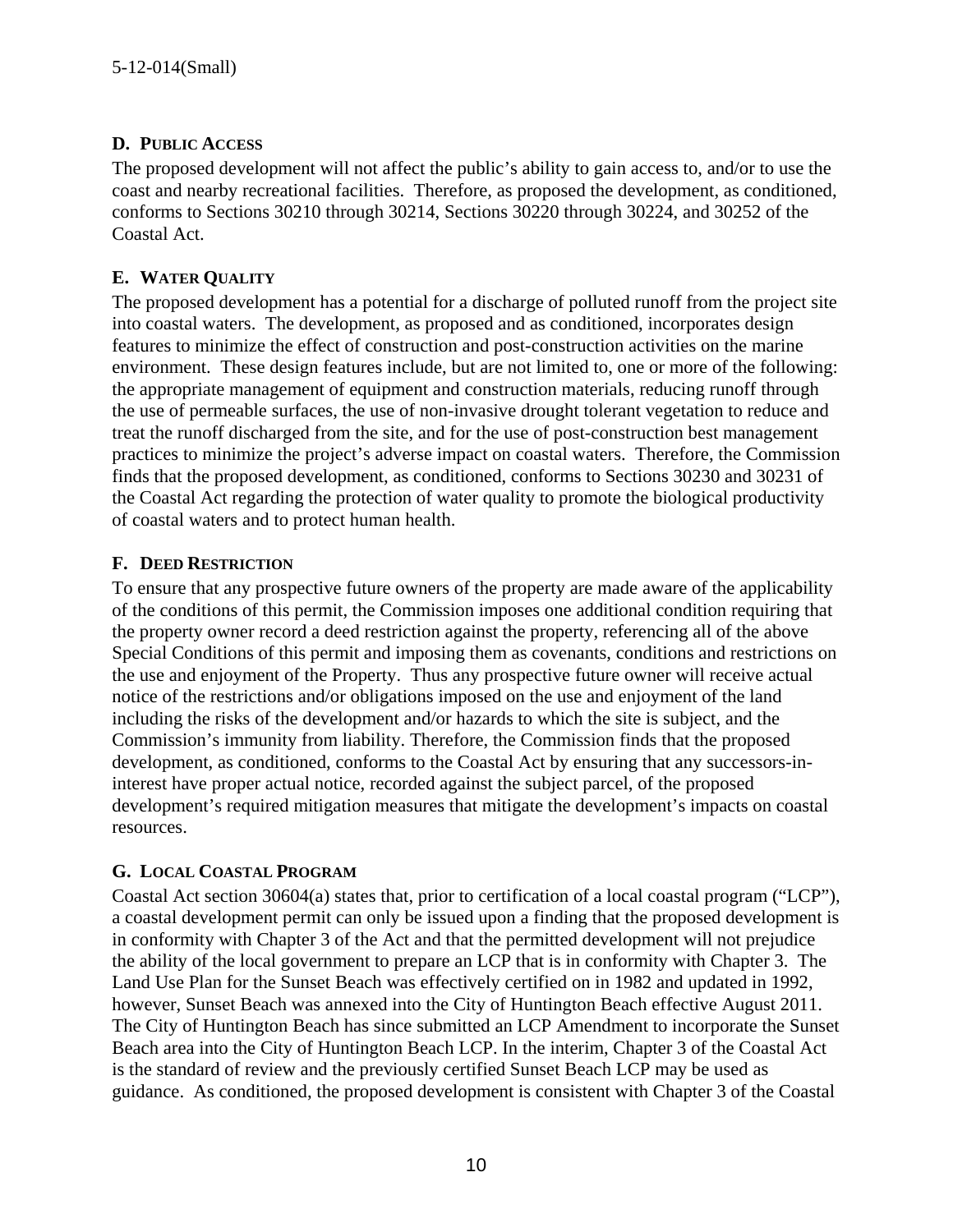Act. Approval of the project, as conditioned, will not prejudice the ability of the local government to prepare an LCP that is in conformity with the provisions of Chapter 3 of the Coastal Act.

## **H. CALIFORNIA ENVIRONMENTAL QUALITY ACT (CEQA)**

Section 13096 of the Commission's regulations requires Commission approval of Coastal Development Permit applications to be supported by a finding showing the application, as conditioned by any conditions of approval, to be consistent with any applicable requirements of the California Environmental Quality Act (CEQA). Section 21080.5(d)(2)(A) of CEQA prohibits a proposed development from being approved if there are feasible alternatives or feasible mitigation measures available which would substantially lessen any significant adverse effect which the activity may have on the environment.

The County of Orange is the lead agency responsible for CEQA review. As determined by the City, this project is categorically exempt from CEQA as a Class 3-A (construction of singlefamily residence) exemption. As conditioned, there are no additional feasible alternatives or additional feasible mitigation measures available which will substantially lessen any significant adverse impact the activity would have on the environment. Therefore, the Commission finds that the proposed project, as conditioned to mitigate the identified possible impacts, is consistent with CEQA and the policies of the Coastal Act.